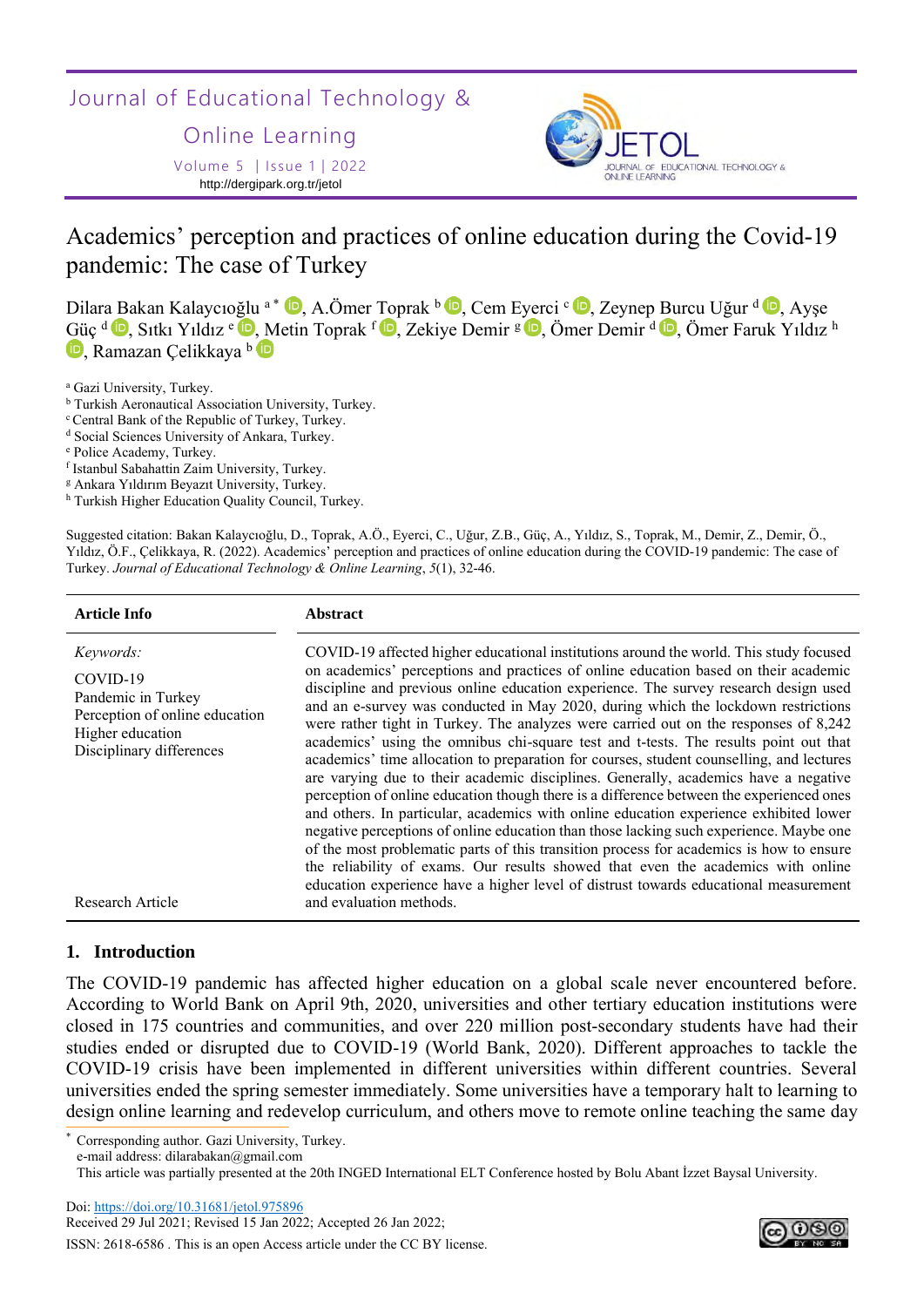of their closure (Crawford et al., 2020). Although many universities provide online programs, the efforts made to continue teaching all courses online during the pandemic period have not been easy (UNESCO, 2020).

The concepts of distance education, online education, remote education, and e-learning have been used interchangeably over time with the opportunities provided by the developing technology. The core characteristic of distance education is the physical separation of student and instructor (Wedemeyer, 2010). Distance education is not a new concept; it has existed since the early half of the nineteenth century at the university level. Distance teaching universities were established to overcome geographical and economic barriers of students who were unable to attend courses at campus-based classes (Bell & Tight 1993; Volery & Lord, 2000). Distance education, which was initially carried out with traditional printed education materials and letters, has been replaced by electronic educational materials with the development of technology, communication of students with faculty through online programs, and evaluation of student engagement and even provide feedback through learning management systems. Even though there is no consensus on the definition of online education, providing distance education in a virtual environment can be defined as online education. Terms are often used interchangeably without meaningful differences (Guri-Rosenbilt, 2005; Moore et al., 2011). According to some researchers, the practices performed during the COVID-19 pandemic period should be considered as an emergency remote education or emergency online delivery rather than distance or online education (Bates, 2021; Williamson et al., 2020). Nowadays, emergency remote teaching is not an option; it is a temporary solution to an immediate problem (Bozkurt & Sharma, 2020). In this article, all forms of emergency remote learning/teaching activities through internet/online delivery are referred to as online education. However, we preferred the words distance, remote, or online in accordance with the usage context in the survey application.

Universities have 7.9 million students during the 2019-2020 academic year in Turkey. The Council of Higher Education (CoHE) is the constitutional governing body responsible for coordinating, supervising, and monitoring all 203 public and foundation universities in Turkey. Recommendations regarding measures to be taken by higher education institutions during the pandemic period announced by CoHE are:

- On February 4th, higher education institutions were asked to take necessary measures and announce protective measures.
- On March 11th, (the day of the detection of the first COVID-19 case in Turkey) Coronavirus Commissions were established in the universities.
- On March 12th, education was suspended for one week in all higher education institutions from March 16th, which was later prolonged to the whole semester. Universities could use online education methods synchronously or asynchronously for all courses, which form part of their formal education programs for the spring semester of the 2019-20 academic year.
- On March 19th, the proficiency exams for postgraduate programs, meetings of thesis monitoring committees, and thesis defences could also be held in the digital environment, provided that the necessary infrastructure was established and that the examination process was recorded and could be audited.
- On March 23rd, CoHE [Courses Programme](https://yokdersleri.yok.gov.tr/) was established, which consists of open course resources such as books, lecture notes, presentations, and videos that were submitted to universities needing digital course materials.
- On March 31st, taking into consideration that some students do not have the opportunity to continue online education, they have been allowed to defer their enrollment in the spring semester of the 2019-2020 academic year.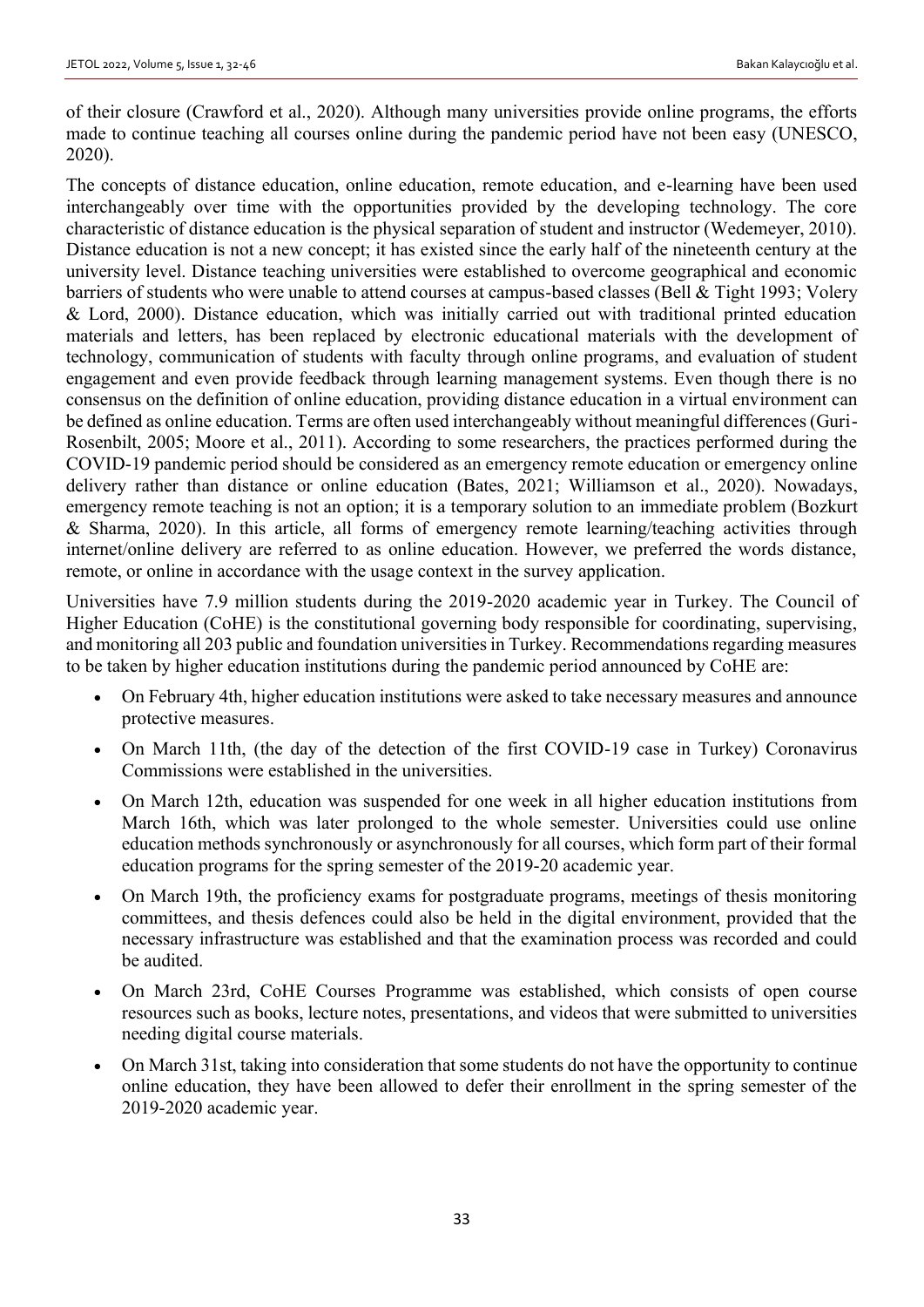- Due to the difficulties many academics face concerning distance education and content preparation in the digital environment, the course Introduction to Digital Education Environments has been launched online.
- On May 7th, decisions involving a series of measures to raise awareness for students with disabilities in online education send to universities.
- On May 27th, instead of conducting face-to-face exams in universities, it was proposed that digital possibilities or alternative methods such as homework and projects to be preferred as a measurement and evaluation principles of the pandemic period by university boards.

In the pandemic period, universities with distance education centers started online education in a short time, while academics learned how to teach online using online education systems through 'online education'. On the other hand, some universities in Turkey did not have the necessary infrastructure that could not go beyond sharing notes with their students. Even if the university had the necessary infrastructure or was able to provide it and academics had qualifications, at this point the first condition for students to access online education was whether they had physical facilities (internet connection, computer, or good learning environments). According to TurkStat's (2020), Information and Communication Technology Usage Survey, households with access to the internet is 90.7% in Turkey.

## **2. Literature**

Academics' lecturing practices (Hativa, 1995), time used for teaching and preparation (Smeby, 1996), teaching methods (Neumann, 2001), curriculum development, communication with their students, the methods they use while assigning homework, or doing exams (Neumann et al., 2002) were different among different academic disciplines in traditional education. These differences were also evident in online courses based on disciplinary quadrants. We can broadly cluster academic disciplines into four main groups: hard pure (such as maths and science), soft pure (social sciences, fine arts, religious studies), hard applied (engineering, design) and soft applied (educational sciences, health sciences, languages, law) disciplines each with their own characteristics (Becher, 1989; Smith et al., 2008). According to Smeby (1996), hard disciplines spend less time than soft disciplines in lesson preparation and teaching. Humanists and social scientists spent the most time to lesson preparation, while natural scientists, medical faculty members, and technologists spent less. Although supervision is directly related to the number of students, medical faculty members spent the most time on supervision per student, humanists, and social scientists the least. In online education, some researches suggest that the amount of time and effort to develop, and teach an online course is higher than the face-to-face course (Lin et al., 2012; Meyer, 2011). Findings from Marek et al. (2021) survey of faculty experiences in converting classes to distance learning in the COVID-19 pandemic revealed that most respondents experienced much higher workloads and stress than in faceto-face classes. Although discipline-related differences in teaching time, student counselling, and other aspects of teaching and amount of time to converting classes to online education are well documented, to the authors' knowledge no prior study has examined the time allocation difference between traditional education and online education based on academic disciplines. In this study, we ask academics from different disciplines whether there is a change during the pandemic in the time they devote to preparation for the course, delivering the course and student counselling, and the direction of the change if any.

Researchers have shown that academics report being more pessimistic than optimistic about online education in the pre-pandemic period (Allen & Seaman, 2012). According to Johnson et al. (2020), regardless of online teaching experience, many academics reported that they were using new technologies and a large volume of faculty respondents expressed feelings of stress and anxiety during the early weeks of the pandemic in the United States. However, experience with online education has a positive effect on academics' perceptions of online education (Bunk et al., 2015; Dolloph, 2007; Marek et al., 2021). Ulmer et al. (2007) examined the perceptual differences among higher education faculty members, pointing out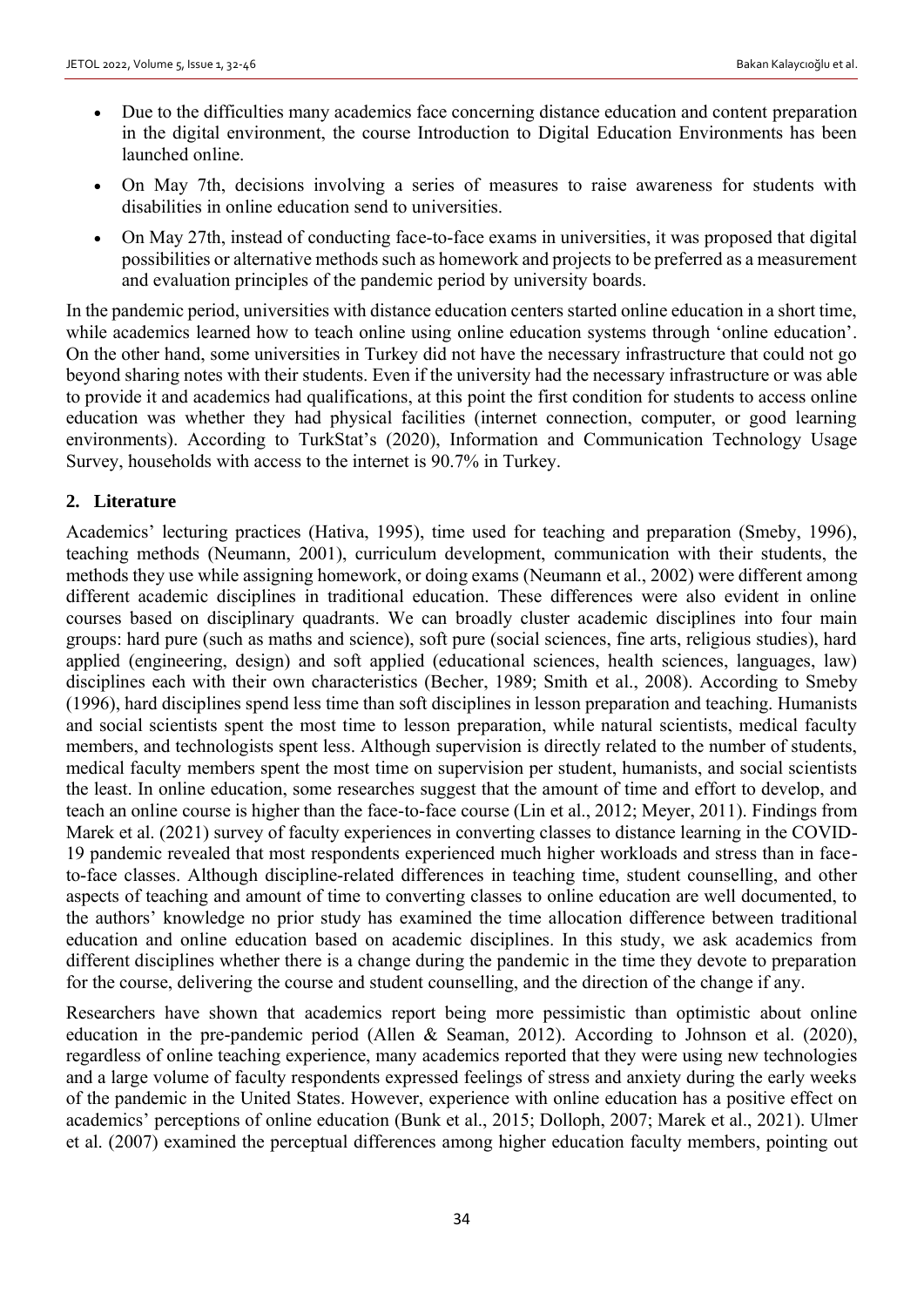that academics with experience responded favorably to questions about distance education, while those without experience were less receptive. A growing body of research exists on academics' perception of online education but there is limited literature that compares the perception of online education across academic disciplines and online teaching experience. This study focuses on how academic disciplines and online teaching experience influence academics' perceptions of online education. We tested whether perceptions of online education change based on academic discipline and previous online education experience.

This research aims to observe the academics' perceptions and practices of online education during the pandemic period by studying the variations of their attitude to online education with respect to their academic disciplines and previous online education experience.

Subsequently, the study was guided by the following research questions:

Is there any difference between the academics' time allocated to preparation for courses, lectures, and student counselling during the pandemic period based on their academic discipline?

How does academics' perception of online education differ according to their academic discipline?

Is there any difference in academics' perceptions of online education according to their online teaching experience?

After the COVID-19 pandemic seen in Turkey, the academics who had never taught online before found themselves teaching online. This study provides information regarding academics' time allocation changes and priorities of perception in online education according to academic disciplines. The results will enable the higher education administrators to take necessary measures and support for academics from different disciplines. Furthermore, this study will have considerable contributions through its findings to stakeholders to determine the academics' perception of positive and negative aspects of online education compared to face-to-face education. Data gathered also provide information on teaching practice preferences after the pandemic.

## **3. Methodology**

This research is conducted through a combination of both descriptive and exploratory survey research designs. The survey research design is used to describe the present situation, to determine individual opinions, and to evaluate the system (Creswell, 2013). To gain better insight into the transition of higher education institutions during the pandemic period, an e-survey has been conducted. With the use of online surveys, one can reach a broader set of individuals without large costs and thereby might have a higher number of responses. However, there are legitimate concerns regarding sampling error and nonresponse rate in online surveys (Kalantari et al., 2011). We choose this methodology as the face-to-face interview was not possible during the pandemic. Yet, there were important changes to be captured while academics were trying to transition to online teaching methods.

## *3.1. Data Collecting Tool*

For studying the impact of measures taken about to the pandemic, a survey form was developed and sent out under the 'The Effects of the Isolation Period on Academics' title. The general survey that consists of 21 items (64 statements) was developed by the researchers based on the relevant literature (Allen & Seaman, 2012; Bunk et al.; Smeby, 1996). It was designed to determine the impacts of the COVID-19 pandemic on the life of academics in Turkey. The general survey included demographics, age, marital status, academic title, and household status at the time of the lockdown, the teaching responsibilities, changes in workload and academic activities, household chores, childcare responsibilities, and time allocated to personal matters items. Firstly, the survey was examined by experts in the field of educational measurement and evaluation, sociology, higher education, and Turkish language regarding content validity and comprehensiveness of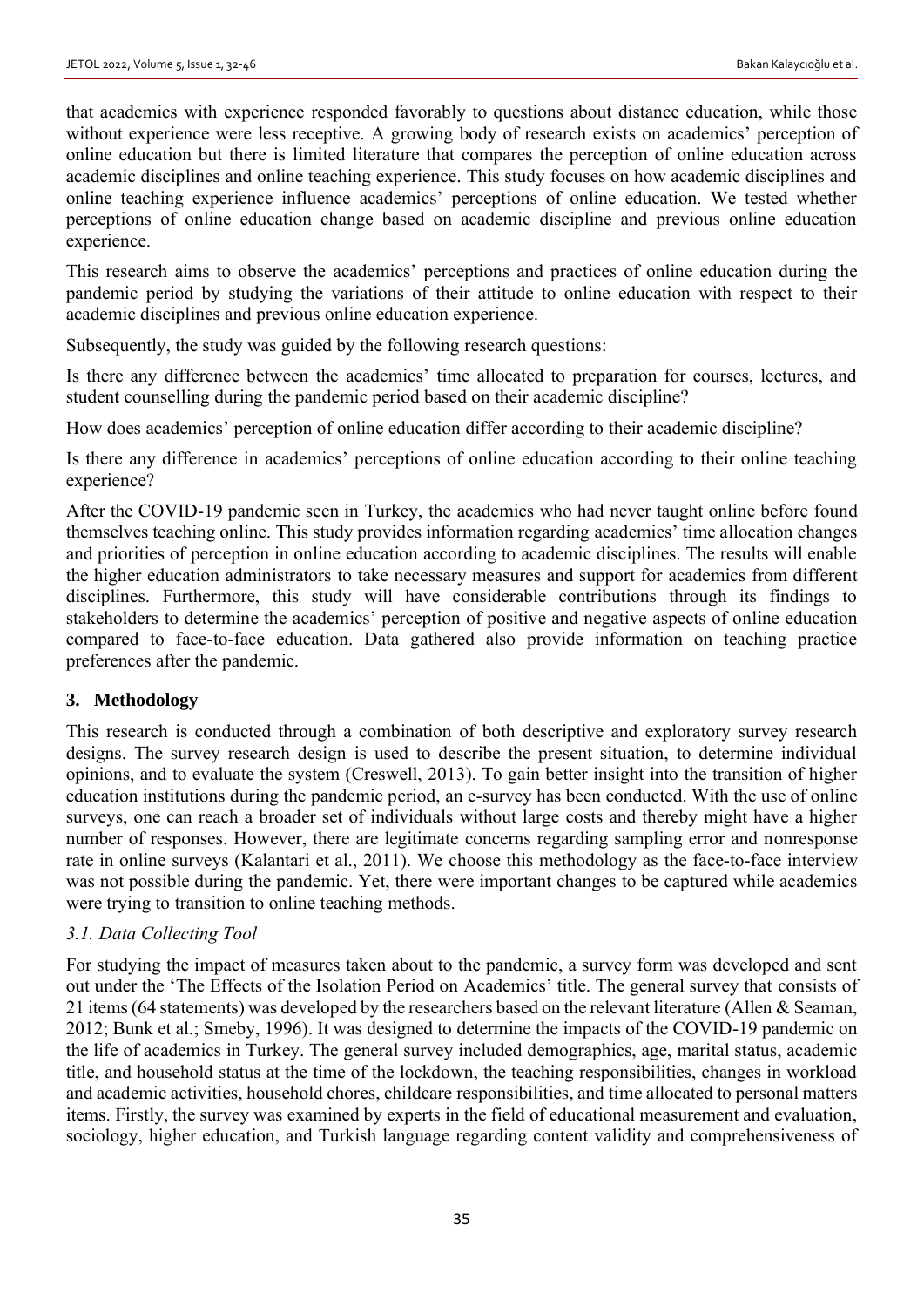items. A pilot study was conducted to evaluate the efficacy of the items using 100 academics' responses. Based on statistical results, some items were revised, some words were changed with their synonyms to make the items clearer, and two items were removed due to irrelevance. Among the entire population of 174,568 faculty members working at 203 state and foundation universities as of 2020, the survey link was sent to 80,776 faculty members whose e-mail addresses were accessible from public sources. The survey link was sent by e-mail with a cover letter, the procedure for completing the survey, and information about voluntary participation. The survey was implemented as a web survey and optimized for use on both computer and mobile devices, Google forms and Typeform application interfaces were used. The implementation was carried out between May 1-31, 2020, during which the lockdown restrictions were rather tight.

In this study, we used 12 items out of 21 items of the general survey. These 12 items were related to demographic information, online teaching experience before the pandemic, online education practices, time allocation changes in academic activities, methods used for measurement and evaluation, perceptions of online education, and teaching preferences after the pandemic period. Participants responded to three statements related to changes in the time allocation patterns during the lockdown period. Academics reported on their time allocation changes for preparation for course/s, lecturing, and student counselling. Responses on the survey ranged from Decreased, Unchanged, to Increased. Online education perception items include eight statements and asked academics to report to what extent they agreed to given statements is using a 3-point agreement scale. Responses are on the Likert scale with the options Disagree, No idea, and Agree. Finally, the academics selected teaching preferences after the pandemic period among five statements.

## *3.2. Study Group*

A total of 8,242 academics participated in this study, and the response rate of the survey is 10.2%. The gender and title distribution of the population and sample are provided in Table 1.

#### **Table 1.**

| $N\%$ |         |
|-------|---------|
|       | $n\%$   |
|       |         |
| 54.8  | 50.1    |
| 45.2  | 49.9    |
|       |         |
| 29.1  | 22.8    |
| 21.5  | 20.9    |
| 23.6  | 26.4    |
| 9.5   | 13.0    |
| 16.3  | 16.9    |
|       | $\cdot$ |

Population and Sample Distributions

*\* A lecturer in the Turkish Higher Education System is responsible only for teaching. The lecturer is named Öğretim Görevlisi in Turkish. These individuals may or may not hold a PhD degree.*

When we look at the main indicators of the academic population reported by CoHE (2019) in Table 1, males and females constitute 54.8% and 45.2% of the population. These percentages are 50.1% and 49.9% of the sample, respectively. Regarding academic titles, the distribution of the sample is similar to the population distribution; therefore, no weighting was necessary. Thus, the sample of this study is assumed to be a representative sample of academics employed at higher education institutions in Turkey.

Demographic information such as age, title, and areas of academic disciplines of the academics are summarized in Table 2.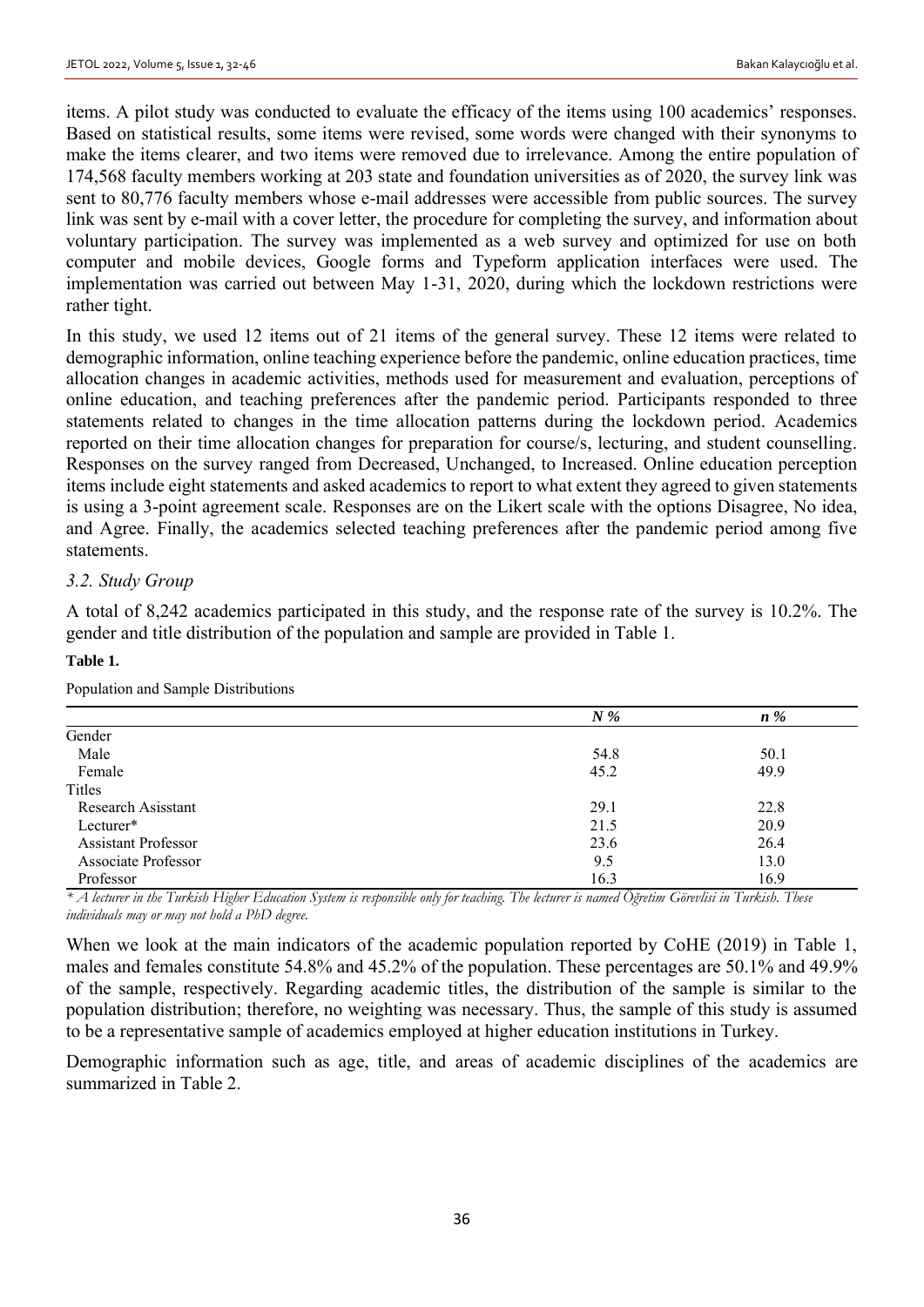#### **Table 2.**

Demographic Characteristics of Academics

|                                               | $\boldsymbol{n}$ | %    |
|-----------------------------------------------|------------------|------|
| Age                                           |                  |      |
| $22 - 30$                                     | 1,693            | 20.5 |
| 31-40                                         | 2,988            | 36.3 |
| $41 - 50$                                     | 2,047            | 24.8 |
| 51-60                                         | 1,196            | 14.5 |
| 61 and above                                  | 318              | 3.9  |
| Titles                                        |                  |      |
| <b>Research Assistant</b>                     | 1,878            | 22.8 |
| Lecturer                                      | 1,721            | 20.9 |
| <b>Assistant Professor</b>                    | 2,178            | 26.4 |
| <b>Associate Professor</b>                    | 1,072            | 13.0 |
| Professor                                     | 1,393            | 16.9 |
| Areas of Academic Discipline                  |                  |      |
| <b>Educational Sciences</b>                   | 664              | 8.1  |
| Science and Mathematics                       | 670              | 8.1  |
| Languages                                     | 387              | 4.7  |
| Fine Arts                                     | 280              | 3.4  |
| Law                                           | 218              | 2.6  |
| Divinity (Islamic)                            | 338              | 4.1  |
| Architecture, Planning, & Design              | 291              | 3.5  |
| Engineering                                   | 994              | 12.1 |
| <b>Health Sciences</b>                        | 1,810            | 22.0 |
| Social, Humanities, & Administrative Sciences | 2,136            | 25.9 |
| <b>Sport Sciences</b>                         | 162              | 2.0  |
| Agriculture, Forestry, & Fisheries            | 292              | 3.5  |

Academics' online teaching experience before the pandemic, online education practices and methods used for measurement and evaluation during the pandemic, and teaching practices preferences after the pandemic are summarized in Table 3.

#### **Table 3.**

Educational Practices of Academics Before, During and After the Pandemic Period

|                                                                    | $\boldsymbol{n}$ | $\frac{0}{0}$ |
|--------------------------------------------------------------------|------------------|---------------|
| Online teaching experience before the pandemic                     |                  |               |
| Experienced                                                        | 1,503            | 18.2          |
| Non-experienced                                                    | 6,739            | 81.8          |
| Online education practices during the pandemic*                    |                  |               |
| Synchronous                                                        | 4,508            | 54.7          |
| Asynchronous                                                       | 2,588            | 31.4          |
| Sharing course materials                                           | 3,758            | 45.6          |
| Academics that do not provide online education during the pandemic |                  |               |
| <b>Educational Sciences</b>                                        | 111              | 16.7          |
| Science and Mathematics                                            | 158              | 23.6          |
| Languages                                                          | 63               | 16.3          |
| Fine Arts                                                          | 46               | 16.4          |
| Law                                                                | 90               | 41.3          |
| Divinity (Islamic)                                                 | 99               | 29.3          |
| Architecture, Planning, & Design                                   | 63               | 21.6          |
| Engineering                                                        | 250              | 25.2          |
| <b>Health Sciences</b>                                             | 680              | 37.6          |
| Social, Humanities, & Administrative Sciences                      | 541              | 25.3          |
| <b>Sport Sciences</b>                                              | 47               | 29.0          |
| Agriculture, Forestry, & Fisheries                                 | 83               | 28.4          |
| Methods used for measurement and evaluation during the pandemic*   |                  |               |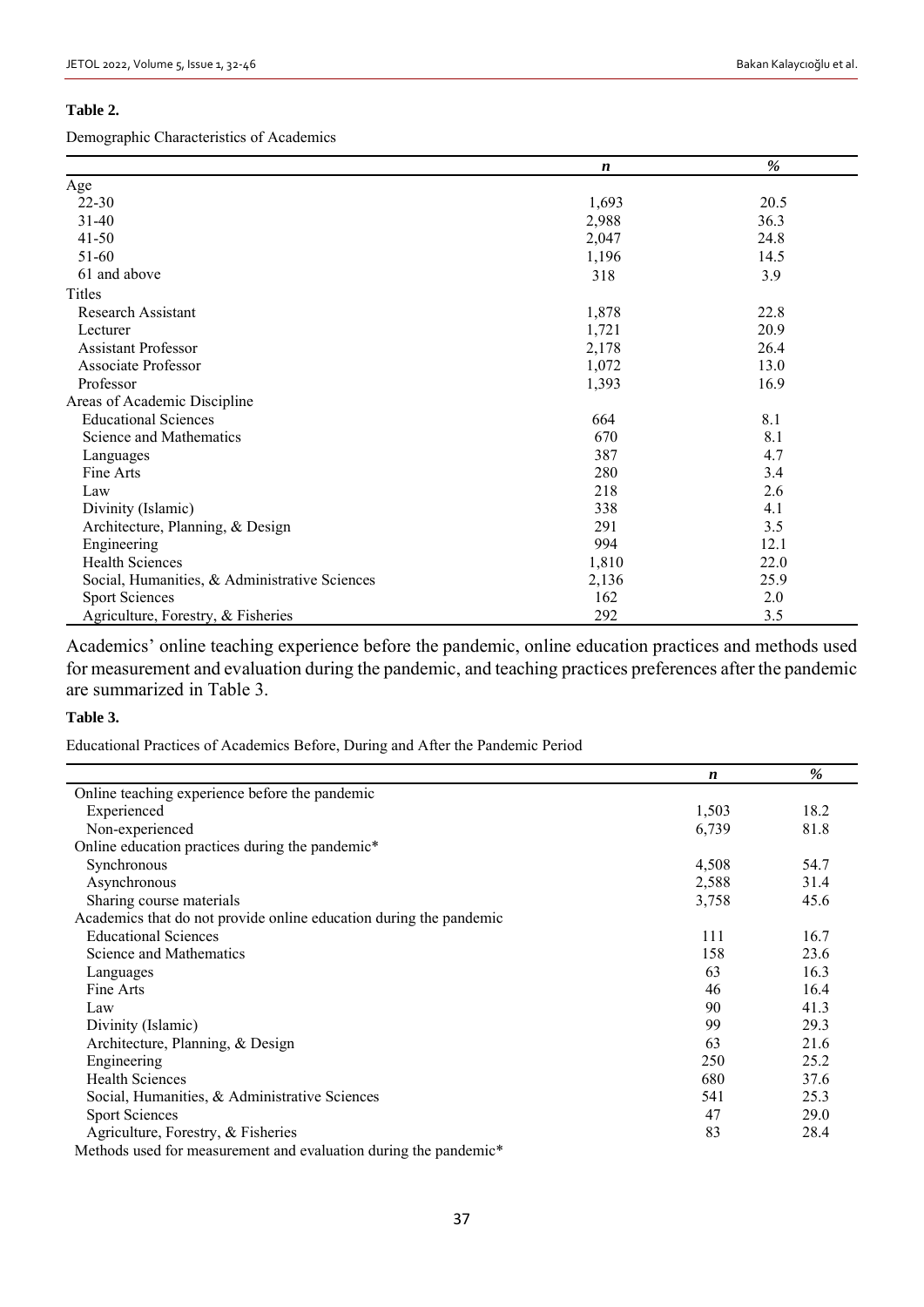| Homework                                                                                                           | 5,051 | 61.3 |
|--------------------------------------------------------------------------------------------------------------------|-------|------|
| Online, open book exam                                                                                             | 780   | 9.5  |
| Online, closed book exam                                                                                           | 345   | 4.2  |
| Online, multiple-choice exam                                                                                       | 1,915 | 23.2 |
| Online, audio, and video oral exam                                                                                 | 555   | 6.7  |
| Presentation and discussion of the homework in an online course/class                                              | 1,072 | 13.0 |
| Remote work and requesting video record                                                                            | 331   | 4.0  |
| Adaptive exam                                                                                                      | 382   | 4.6  |
| Giving exam questions online and asking for answer images that are solved manually on<br>paper in a given time     | 810   | 9.8  |
| Teaching practices preferences after the pandemic                                                                  |       |      |
| The traditional system should be essential; online education should only be used as a<br>complementary/supporting. | 4,433 | 53.8 |
| Theoretical courses and exams should be online; applied courses should be face-to-face.                            | 282   | 3.4  |
| All theoretical courses should be online, applied courses and exams should be face-to-                             | 956   | 11.6 |
| face.                                                                                                              |       |      |
| All theoretical and possible applied courses and exams should be online.                                           | 234   | 2.8  |
| Online education should not be used unless necessary.                                                              | 2,337 | 28.4 |

*\*More than one option can be chosen.*

As can be seen from Table 3, only 21.3% of the academics stated that they had the experience of teaching online before the pandemic period. Also, it was asked 'How they did online lessons in the pandemic period?'. 54.7% of the academics stated that they teach in real-time (synchronously), 31.4% of them stated that they recorded the lesson on the video and uploaded it to the system (asynchronous), and 45.6% of them are sharing course materials.

During the pandemic period, the rate of those who did not teach online courses is 27% on average. When the distribution is analyzed in terms of academic disciplines, the highest rate belongs to health sciences (37.6%), followed by divinity with 29.3%.

Similarly, the academics were asked which methods they used/will use for measurement and evaluation in online courses. 61.3% of the academics used homework and 23.2% of them used online multiple-choice exams for measurement and evaluation purposes. In this period, the usage of other measurement and evaluation methods is relatively low.

Finally, participants were asked about their teaching practice preferences after the pandemic period. 53.8% of the academics choose the option of 'Traditional system should be the essential, and online teaching should be used only as a complementary/supporting.', 28.4% of the academics choose the option of 'Online teaching should not be used unless necessary.' On the other hand, only 2.8% of the academics choose the option of 'All theoretical and possible applied courses and exams should be online.'.

## *3.3. Data Analysis*

First, an omnibus chi-square test of independence was performed to examine the academics' time allocation changes during the pandemic period and their perceptions of online education based on their academic disciplines. The main purpose of the study is to take a snapshot of the situation in the pandemic period; for that reason, follow up tests have not been performed based on academic disciplines. Since academic disciplines gathered under 12 different headings by CoHE, it was not feasible to look at the differentiation of each academic discipline with others. The perception of online education statements was investigated using t-test analysis to test the mean difference between experienced and non-experienced academics. Options "*Disagree*", "*No idea*", and "*Agree*" were recoded as -1, 0, and 1, respectively. Two-tailed independent sample t-test analysis was conducted on each statement and Cohen's d was used to calculate the effect size. According to the cut-off values specified by Cohen (1992), the effect is interpreted as small  $(d = 0.20)$ , medium  $(d = 0.50)$ , and large  $(d = 0.80)$  effect. All analyses reported in this study were carried out using SPSS version 22 (IBM, 2013).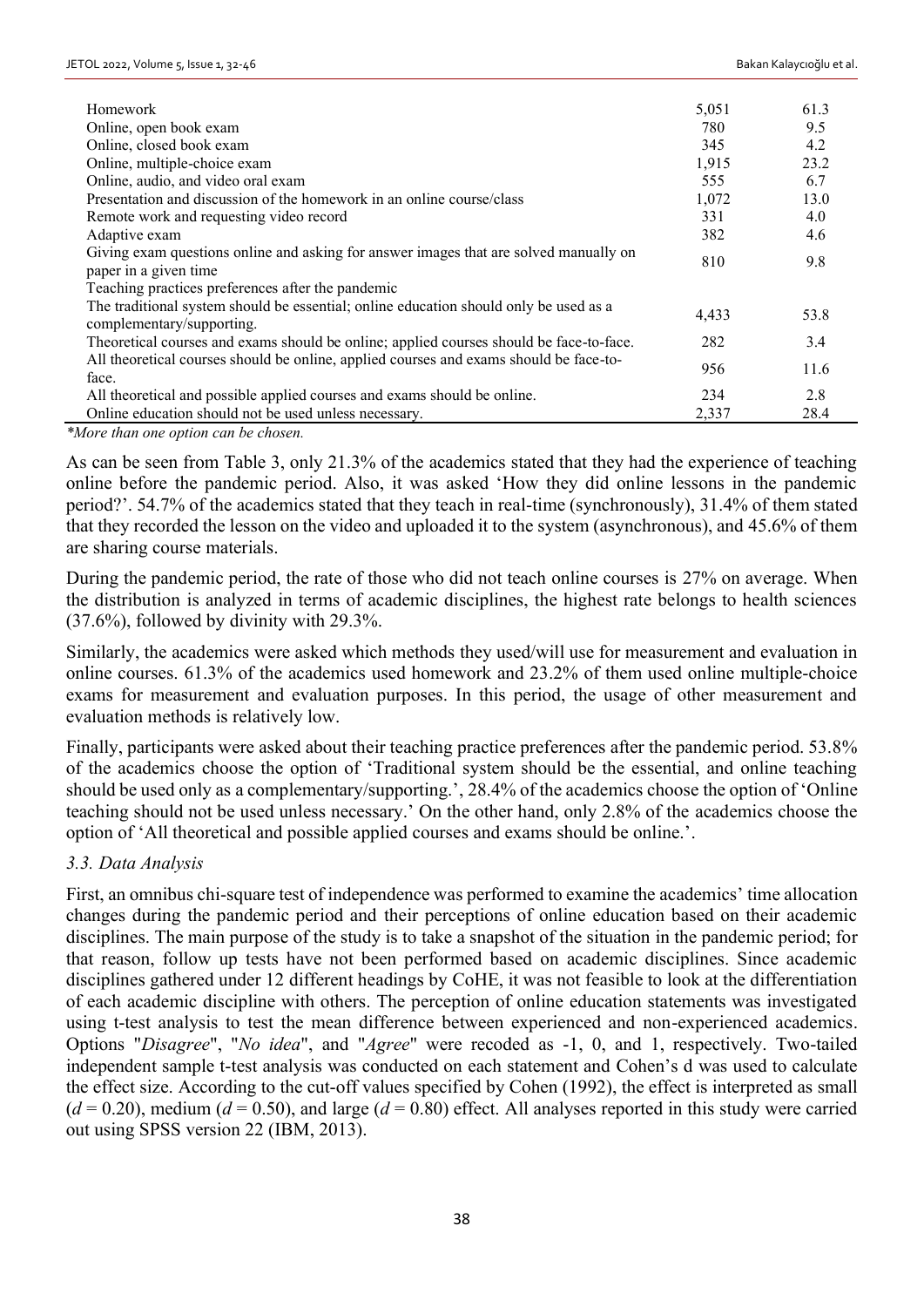## *3.3.1 Time allocation changes during the pandemic period based on academic discipline*

All omnibus chi-square results for time allocation changes during the pandemic period based on academic discipline are collated in Table 4.

#### **Table 4.**

Omnibus Chi-Square Results for Time Allocation Changes

| <b>Academic Discipline</b>                                                                                                                                                                                                                                                                                          |                          |                         |                                         |                   |                   |          |                      |                                                |                     |                                |                                                                |                                   |                                                           |               |                              |
|---------------------------------------------------------------------------------------------------------------------------------------------------------------------------------------------------------------------------------------------------------------------------------------------------------------------|--------------------------|-------------------------|-----------------------------------------|-------------------|-------------------|----------|----------------------|------------------------------------------------|---------------------|--------------------------------|----------------------------------------------------------------|-----------------------------------|-----------------------------------------------------------|---------------|------------------------------|
| <b>Statements</b>                                                                                                                                                                                                                                                                                                   | <b>Options</b>           | Sciences<br>Educational | $\%$<br>ម្ពុជ<br>Mathematics<br>Science | $\%$<br>Languages | $\%$<br>Fine Arts | Law $\%$ | Divinity (Islamic) % | Planning,<br>$\%$<br>& Design<br>Architecture, | $\%$<br>Engineering | $\%$<br><b>Health Sciences</b> | ళ<br>$\frac{5}{6}$<br>Social, Humanities,<br>dministrative Sci | $\%$<br>Sciences<br><b>Sports</b> | Forestry<br>O.<br>$\sim$<br>Fisheries<br>griculture,<br>ళ | $\%$<br>Total | $\chi^2$<br>$\boldsymbol{n}$ |
| Time allocated to                                                                                                                                                                                                                                                                                                   | Decreased                |                         | 13.0 15.4                               | 11.0              | 12.4              | 21.3     | 20.4                 | 8.3                                            | 15.3                | 24.5                           | 14.5                                                           | 15.6 17.3                         |                                                           | 16.8          | 165.34*                      |
| preparation for                                                                                                                                                                                                                                                                                                     | Unchanged 29.0 30.2 29.5 |                         |                                         |                   | 24.8              | 33.0     |                      | 39.8 29.8 26.1                                 |                     | 30.0                           | 32.1 31.9                                                      |                                   | 31.9                                                      | 30.4          |                              |
| course(s)                                                                                                                                                                                                                                                                                                           | Increased                |                         | 58.0 54.3 59.5                          |                   | 62.8              | 45.7     |                      | 39.8 61.9                                      | 58.6                | 45.5                           | 53.4 52.5 50.8                                                 |                                   |                                                           | 52.9          | 7,4107,410                   |
| Time allocated to                                                                                                                                                                                                                                                                                                   | Decreased 27.6 34.6 25.5 |                         |                                         |                   | 15.9              | 35.0     |                      | 35.1 14.7 34.5                                 |                     | 44.0                           | 30.5 26.8 36.3                                                 |                                   |                                                           | 32.9          | 224.38*                      |
| student                                                                                                                                                                                                                                                                                                             | Unchanged 29.6 36.4 34.7 |                         |                                         |                   | 35.1              | 35.0     |                      | 38.1 37.9 36.1                                 |                     | 29.6                           | 34.1 34.1 38.9                                                 |                                   |                                                           | 33.8          | 6,8266,826                   |
| counselling                                                                                                                                                                                                                                                                                                         | Increased                |                         | 42.8 29.0 39.8                          |                   | 49.0              | 30.0     | 26.9                 | 47.4                                           | 29.4                | 26.4                           | 35.4 39.1                                                      |                                   | 24.8                                                      | 33.3          |                              |
|                                                                                                                                                                                                                                                                                                                     | Decreased 51.0 49.9      |                         |                                         | 49.9              | 35.8              | 38.5     |                      | 49.6 29.6 44.1                                 |                     | 49.2                           | 48.3 45.5 46.2                                                 |                                   |                                                           | 47.0          | 101.35*                      |
| Time allocated to                                                                                                                                                                                                                                                                                                   | Unchanged 28.8 28.4 28.3 |                         |                                         |                   | 33.9              | 44.1     | 28.1                 | 35.6 31.7                                      |                     | 32.5                           | 31.1                                                           | 23.9                              | 27.5                                                      | 31.1          |                              |
| lecture                                                                                                                                                                                                                                                                                                             | Increased                |                         | 20.2 21.7                               | 21.8              | 30.4              | 17.4     |                      | 22.3 34.8 24.2                                 |                     | 18.3                           | 20.6 30.6 26.3                                                 |                                   |                                                           | 22.0          | 6,9806,980                   |
| $\frac{1}{2}$ $\frac{1}{2}$ $\frac{1}{2}$ $\frac{1}{2}$ $\frac{1}{2}$ $\frac{1}{2}$ $\frac{1}{2}$ $\frac{1}{2}$ $\frac{1}{2}$ $\frac{1}{2}$ $\frac{1}{2}$ $\frac{1}{2}$ $\frac{1}{2}$ $\frac{1}{2}$ $\frac{1}{2}$ $\frac{1}{2}$ $\frac{1}{2}$ $\frac{1}{2}$ $\frac{1}{2}$ $\frac{1}{2}$ $\frac{1}{2}$ $\frac{1}{2}$ |                          |                         |                                         |                   |                   |          |                      |                                                |                     |                                |                                                                |                                   |                                                           |               |                              |

*\*p < .001; df = 22.*

As can be seen in Table 4, there are statistically significant differences between the academics' time changes allocated to preparation for courses ( $p < .000$ ), for student counselling ( $p < .000$ ), and for lectures ( $p < .000$ ) during the pandemic period based on their academic discipline. When 16.8% of the academics reported that time allocated to preparation for courses decreased, 52.9% of them reported that time allocated to preparation for courses increased. As expected, among the academic disciplines, the highest decrement is reported by health sciences (24.5%). On the other hand, the highest increment time allocated to preparation for courses reported by fine arts (62.8%). Although the time allocation for student counselling varies according to academic disciplines, the percentage of decreased, increased, and unchanged are approximately similar (33%). The highest decrement time allocated to student counselling is reported by health sciences (44%). Besides, 22% of the academics reported that the time allocated to lecture increased, whereas 47% of them reported decreased.

## *3.3.2 Perception of Online Education Based on Academic Discipline*

Omnibus chi-square results for perceptions of online education based on academic discipline presented in Table 5.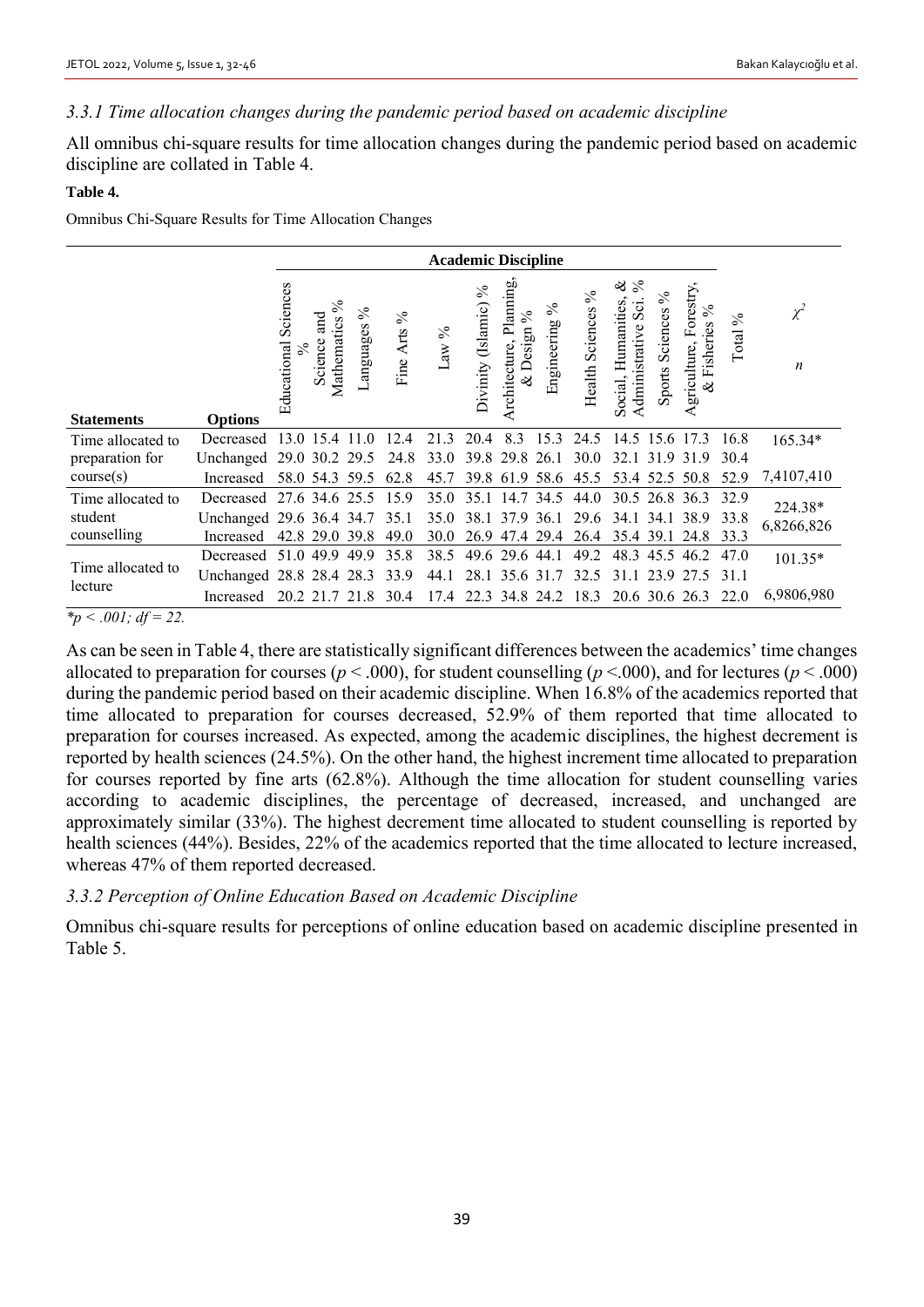#### **Table 5.**

Omnibus Chi-Square Results for Perceptions of Online Education

|                                                                                |                | <b>Academic Discipline</b>  |                              |                |                     |          |                            |                                                             |                    |                                |                                                   |                   |                                                             |         |                              |
|--------------------------------------------------------------------------------|----------------|-----------------------------|------------------------------|----------------|---------------------|----------|----------------------------|-------------------------------------------------------------|--------------------|--------------------------------|---------------------------------------------------|-------------------|-------------------------------------------------------------|---------|------------------------------|
| <b>Statements</b>                                                              | <b>Options</b> | <b>Educational Sciences</b> | Mathematics %<br>Science and | Languages %    | Fine Arts %         | Law $\%$ | $\%$<br>Divinity (Islamic) | Architecture, Planning<br>$\%$<br>Design '<br>ž,            | Engineering %      | $\%$<br><b>Health Sciences</b> | જ જ<br>Social, Humanities,<br>Administrative Sci. | Sports Sciences % | griculture, Forestry,<br>$\%$<br>Fisheries<br>$\infty$<br>⋖ | Total % | $\chi^2$<br>$\boldsymbol{n}$ |
| Online education is                                                            | Disagree 72.1  |                             |                              | 73.9 74.7 71.1 |                     | 67.4     | 76.0                       | 65.6 69.2 66.2                                              |                    |                                | 73.7                                              | 70.4              | 73.3                                                        | 70.9    |                              |
| more effective than face-<br>to-face education since<br>learning time and pace | No idea 14.2   |                             |                              |                | 16.0 13.7 14.3      |          |                            | 17.0 14.5 20.6 14.3 20.3 15.4 15.4 19.2 16.5                |                    |                                |                                                   |                   |                                                             |         | $77.5*$                      |
| are determined by the<br>students.                                             | Agree          | 13.7                        |                              |                | 10.1 11.6 14.6 15.6 |          | 9.5                        |                                                             |                    |                                | 13.7 16.5 13.5 10.9 14.2                          |                   | 7.5                                                         | 12.6    | 8,242                        |
| Online education does                                                          | Disagree 15.8  |                             |                              |                | 10.1 12.4 18.2      | 13.8     | 7.7                        | 23.7                                                        | 13.0 11.0          |                                | 10.2                                              | 11.1              | 10.3                                                        | 12.2    | $103.2*$                     |
| not motivate students to                                                       | No idea        | 10.8                        |                              | 11.8 10.6 15.7 |                     | 13.8     | 8.9                        | 12.0                                                        | 12.0 14.8          |                                | 11.0                                              | 13.6              | 12.7                                                        | 12.3    |                              |
| engage with the course.                                                        | Agree          | 73.3                        |                              | 78.1 77.0 66.1 |                     | 72.5     | 83.4                       | 64.3                                                        | 75.1 74.1          |                                | 78.7                                              | 75.3              | 77.1                                                        | 75.7    | 8,242                        |
| Online education<br>reduces the motivation                                     | Disagree       | 32.4                        |                              |                | 23.3 33.1 34.6      | 29.8     | 20.7                       | 44.0                                                        | 29.0 23.8          |                                | 26.0                                              | 25.3              | 23.6                                                        | 27.2    | $114.3*$                     |
| of the instructor to give                                                      | No idea        | 18.8                        |                              | 15.5 15.8 17.5 |                     | 13.3     | 14.5                       | 13.4                                                        | 18.0 19.4          |                                | 17.1                                              | 17.3              | 15.8                                                        | 17.3    |                              |
| high quality lectures.                                                         | Agree          | 48.8                        |                              |                | 61.2 51.2 47.9      |          |                            | 56.9 64.8 42.6 53.0 56.8 56.9                               |                    |                                |                                                   |                   | 57.4 60.6 55.5                                              |         | 8,242                        |
| It is advantageous for<br>the instructor to be able                            | Disagree       | 15.8                        |                              |                |                     |          |                            | 17.6 17.3 20.7 17.0 15.1 14.8 13.2 16.5 15.6 17.9           |                    |                                |                                                   |                   | 18.8 16.1                                                   |         | 56.5*                        |
| to use educational                                                             | No idea        | 17.8                        |                              |                |                     |          |                            | 21.2 24.8 23.6 21.6 21.0 24.7 18.2 24.6                     |                    |                                | 23.3                                              |                   | 22.8 27.4 22.5                                              |         |                              |
| materials repeatedly in<br>online education.                                   | Agree          | 66.4                        |                              |                |                     |          |                            | 61.2 57.9 55.7 61.5 63.9 60.5 68.6 58.9 61.0 59.3 53.8 61.4 |                    |                                |                                                   |                   |                                                             |         | 8,242                        |
| Since education material<br>can be used repeatedly                             | Disagree 54.2  |                             |                              |                |                     |          |                            | 48.5 49.9 53.2 51.8 45.9 57.0 47.8 40.0 46.6 40.7 44.9      |                    |                                |                                                   |                   |                                                             | 46.7    | 97.8*                        |
| in online education, it<br>reduces the need for                                | No idea        | 16.0                        |                              |                |                     |          |                            | 19.1 21.4 21.1 17.9 19.8 19.6 17.7 22.9                     |                    |                                | 20.1                                              |                   | 29.6 26.4 20.4                                              |         |                              |
| educators in the medium<br>term.                                               | Agree          | 29.8                        |                              |                |                     |          |                            | 32.4 28.7 25.7 30.3 34.3 23.4 34.5 37.1 33.3 29.6 28.8 32.8 |                    |                                |                                                   |                   |                                                             |         | 8,242                        |
| Online education                                                               | Disagree       | 17.8                        |                              |                | 24.0 21.7 19.3      | 19.3     |                            | 14.2 17.5 18.0 18.1                                         |                    |                                | 15.9                                              |                   | 21.0 25.3 18.3                                              |         |                              |
| provides a great cost                                                          | No idea        | 13.0                        |                              |                |                     |          |                            | 17.6 14.2 18.6 15.1 13.0 15.5 14.6 18.2 13.5 18.5 17.5 15.5 |                    |                                |                                                   |                   |                                                             |         | 80.9*                        |
| advantage as it<br>eliminates place and<br>related expenses.                   | Agree          | 69.3                        |                              |                |                     |          |                            | 58.4 64.1 62.1 65.6 72.8 67.0 67.4 63.8 70.6 60.5 57.2 66.2 |                    |                                |                                                   |                   |                                                             |         | 8,242                        |
| Although online                                                                | Disagree 8.1   |                             |                              | 6.9 4.4 7.1    |                     | 6.9      | 5.6                        |                                                             | 9.6 8.1 5.5        |                                | 6.2                                               | 4.9               | 3.4                                                         | 6.4     |                              |
| education offers                                                               |                |                             |                              |                |                     |          |                            |                                                             |                    |                                |                                                   |                   |                                                             |         | 51.9*                        |
| advantages, it is not an                                                       | No idea 10.1   |                             | 8.1                          | 9.0 8.9        |                     | 9.2      | 5.3                        |                                                             | 12.0 10.4 11.4 8.4 |                                |                                                   | 7.4               | 6.8                                                         | 9.4     |                              |
| alternative to face-to-                                                        | Agree          |                             |                              |                |                     |          |                            | 81.8 85.1 86.6 83.9 83.9 89.1 78.4 81.5 83.1 85.4 87.7 89.7 |                    |                                |                                                   |                   |                                                             | 84.2    | 8,242                        |
| face education.<br>The reliability of                                          |                |                             |                              |                |                     |          |                            |                                                             |                    |                                |                                                   |                   |                                                             |         |                              |
| measurement and                                                                | Disagree 12.7  |                             |                              |                | 6.9 8.3 20.0        | 7.3      | 5.6                        | 15.1                                                        | 8.4                | 6.1                            | 9.6                                               | 6.8               | 6.8                                                         | 8.8     | 158.6*                       |
| evaluation activities in                                                       | No idea        | 10.7                        |                              |                | 11.0 10.6 17.9 10.6 |          | 8.3                        |                                                             |                    |                                | 18.2 7.4 12.3 11.7                                | 7.4               | 11.3                                                        | 11.3    |                              |
| online education is low.<br>* $p < .001$ ; df = 22.                            | Agree          | 76.7                        |                              |                |                     |          |                            | 82.1 81.1 62.1 82.1 86.1 66.7 84.2 81.6 78.8 85.8 81.8 79.9 |                    |                                |                                                   |                   |                                                             |         | 8,242                        |

As shown in Table 5, differences in perception of academics towards online education also vary between academic disciplines. Most of the academics (70.9%) disagree with the statement that 'Online education is more effective than face-to-face education since learning time and learning pace are determined by the students.', whereas only 12.6% of them agree with this expression. The disagreement rate is the highest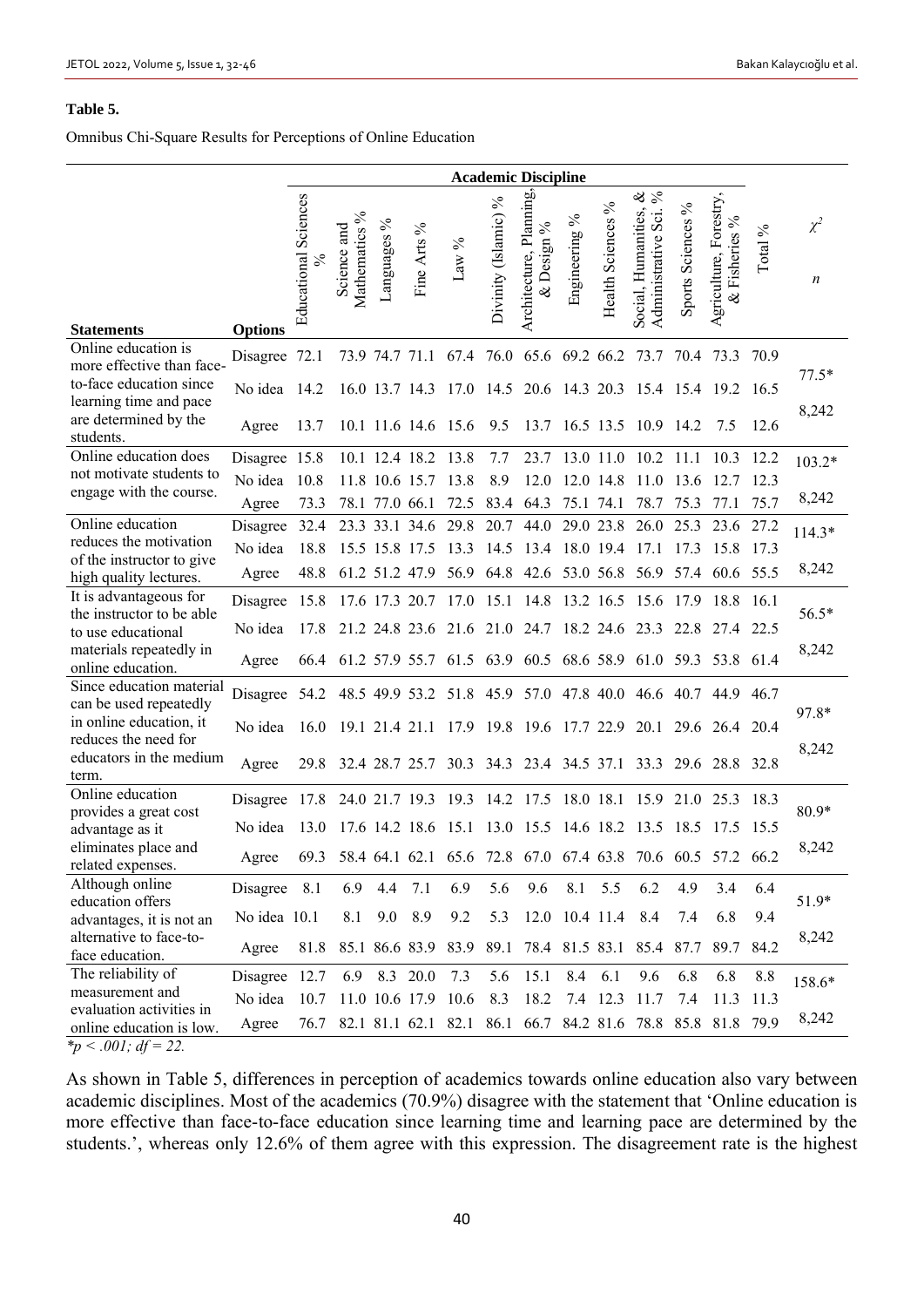(76%) among the divinity discipline. Academics also strongly (75.7%) agree that 'Online education does not motivate students to engage with the course'. The agreement rate is the highest (83.4%) also for the divinity (Islamic). Moreover, academics also agree that (55.5%) 'Online education reduces the motivation of the instructor to give high-quality lectures.', disagreement rate with this statement is 27.2%, but among the academic disciplines, the highest disagreement rate belongs to architecture, planning, and design (44%). While 61.4% of the academics think that 'It is advantageous to use educational materials repeatedly in online education.', only 32.8% of them agree with 'Since education material can be used repeatedly in online education, it reduces the need for educators in the medium term.'. The highest agreement rate with this statement belongs to the health sciences (37.1%). Besides, 66.2% of the academics agree that 'Online education provides a great cost advantage as it eliminates place and related expenses.', whereas 18.3% of the academics disagree with this statement. Academics strongly agree with the view that (84.2%) 'Although online education offers advantages, it is not an alternative to face-to-face education.'. Finally, academics strongly agree that (79.9%) 'The reliability of measurement and evaluation practices performed in online education are low.'. Academic disciplines that can provide individualized assignments such as fine arts discipline, percentage of disagreement with this statement is (20%) relatively high compared to the other academic disciplines (8.8% overall). However, it can be said that the trust towards online measurement and evaluation is quite low even in fine arts.

## *3.3.3 Perception of Online Education Based on Online Teaching Experience*

Perception of online education based on online teaching experience results from independent t-tests, presented in Table 6, indicated statistically significant results for seven statements out of eight. Since violating the assumption of homogeneity of variances, non-integer degrees of freedom were presented. To calculate the effect size Cohen's *d* statistics were used (Cohen, 1992).

#### **Table 6.**

Perceptions of Online Education Based on Previous Online Education Experience

| M       | SD   | M                                 | <b>SD</b> | df                             | t        | $\boldsymbol{d}$ |
|---------|------|-----------------------------------|-----------|--------------------------------|----------|------------------|
|         |      |                                   |           |                                |          |                  |
| $-0.50$ | 0.77 | $-0.60$                           | 0.69      | 2062.70                        | $4.96*$  | 0.14             |
| 0.55    | 0.76 | 0.66                              | 0.67      | 2045.09                        | $-5.18*$ | 0.15             |
| 0.14    | 0.90 | 0.31                              | 0.85      | 2143.66                        | $-6.68*$ | 0.19             |
| 0.52    | 0.75 | 0.44                              | 0.76      | 2232.08                        | $3.83*$  | 0.11             |
| $-0.15$ | 0.89 | $-0.14$                           | 0.88      | 2204.08                        | $-0.71$  | 0.01             |
| 0.53    | 0.77 | 0.47                              | 0.79      | 2271.44                        | $2.85*$  | 0.07             |
| 0.72    | 0.62 | 0.79                              | 0.53      | 2030.90                        | $-4.25*$ | 0.12             |
| 0.63    | 0.70 | 0.73                              | 0.60      | 2009.01                        | $-5.16*$ | 0.15             |
|         |      | <b>Experienced</b><br>$(n=1,503)$ |           | Non-experienced<br>$(n=6,739)$ |          |                  |

*<sup>\*</sup>p< .001.*

The examination of the first statement indicates a significant difference between academics with experience compared to those without experience  $(p \le 0.001)$ . Negative mean values for both groups reveal that academics on average disagree that 'Online education is more effective than face-to-face education since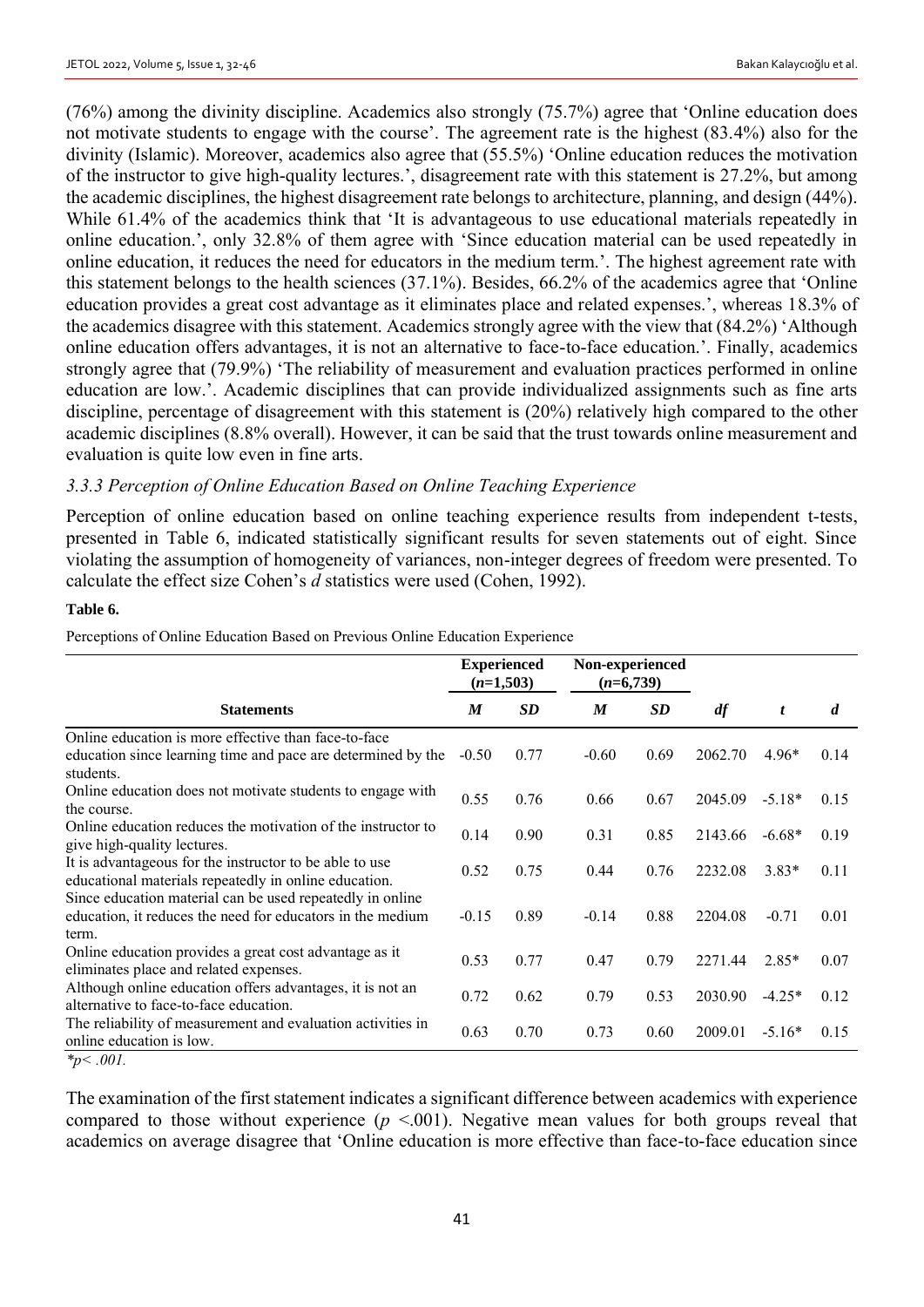learning time and pace are determined by the students.'. However, non-experienced academics disagreement with this statement is higher than experienced academics.

The second statement, 'Online education does not motivate students to engage with the course.' also differs between experienced and non-experienced academics ( $p < .001$ ). Non-experienced academics ( $M = 0.66$ ) on average, perceive that online education does not motivate students to engage with the course compare to academics with experience  $(M = 0.55)$ .

The third significant statement is, 'Online education reduces the motivation of the instructor to give highquality lectures.' ( $p < .001$ ). On average, the agreement level of academics without experience ( $M = 0.31$ ) with this statement is higher than academics with experience  $(M = 0.14)$ .

Experienced and non-experienced academics differ on the statement, 'It is advantageous for the instructor to be able to use educational materials repeatedly in online education.'  $(p < .001)$ . On average, both academics with  $(M = 0.52)$  or without  $(M = 0.44)$  experience agree that using educational materials repeatedly is advantageous in online education.

The only non-significant statement is 'Since education material can be used repeatedly in online education, it reduces the need for educators in the medium term.'  $(p = .593)$ . Mean values indicate that academics with  $(M = -0.15)$  or without  $(M = -0.14)$  experience neutral with this statement.

In terms of academics' scores on the statement 'Online education provides a great cost advantage as it eliminates place and related expenses.', experienced academics  $(M = 0.53)$  are found to be significantly (*p*  $< .001$ ) more positive than non-experienced academics ( $M = 0.47$ ).

Another significant difference between experienced and non-experienced academics is the seventh statement 'Although online education offers advantages, it is not an alternative to face-to-face education.'  $(p < .001)$ . On average, both groups of academics strongly agree that online education is not an alternative to face-to-face education. Although non-experienced academics  $(M = 0.79)$  seem to strongly agree more than experienced academics  $(M = 0.72)$ .

The last significant statement in terms of experienced and non-experienced academics are 'The reliability of measurement and evaluation activities in online education is low.'  $(p < .001)$ . Academics without experience ( $M = 0.73$ ) strongly agree with this statement comparing academics with experience ( $M=0.63$ ).

Although seven out of eight statements indicate a significant difference, Cohen suggested that  $d = 0.2$  be considered a small effect size. It means that the difference between the two groups' means is less than 0.2 standard deviations. As can be seen from Table 6, *d* statistics indicate very small effect sizes (Cohen, 1992).

In summary, both groups of academics have a negative perception of online education. However, as can be seen from mean values academics who experienced in online teaching before the pandemic period have relatively lower negative perceptions of online education than those who do not have online education experience.

## **4. Conclusion and Suggestions**

The results of this study outline the current state of education practices during the pandemic period in Turkey. Only one-fifth of the academics had online teaching experience, and the transition to online education was unplanned and rapid. Some academics did not give online lessons during the 2020 spring semester. The highest rate of not providing online education belongs to the health sciences discipline. It is an expected result since these people cope with the pandemic in the frontline. Academics' perceptions of online education are negative, and more than half of them think that the traditional system should be as a basis and that online education should only use as a support in the post-pandemic period.

The findings of this study suggest that the variability between academics' time allocated to preparation for courses, student counselling, and lectures according to their academic disciplines. Except for divinity,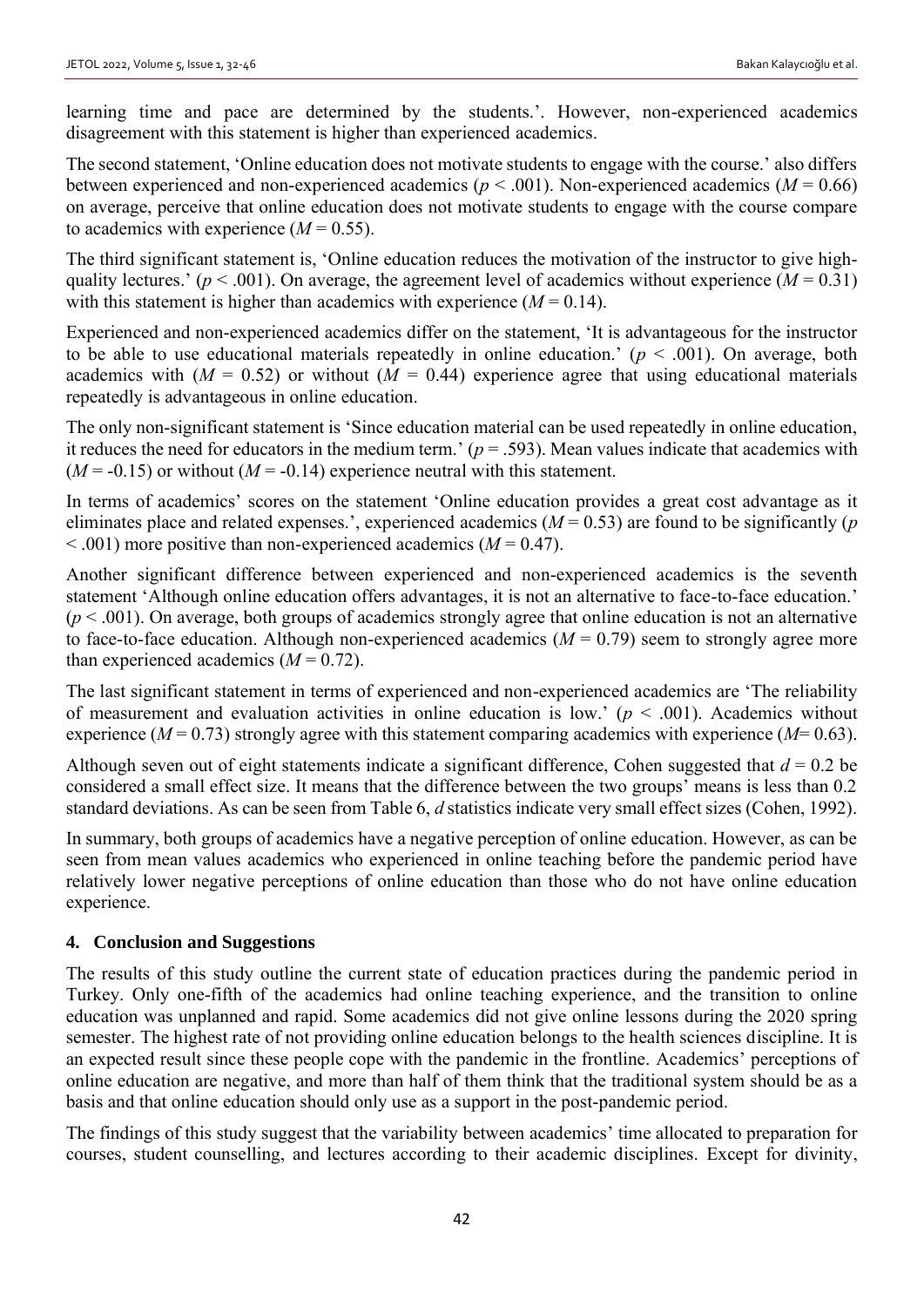academics from all academic disciplines reported that time allocated to preparation for courses increased. Due to face-to-face education being suspended, academics should redesign their lessons for the online environment, which is a time-consuming and demanding process even in the pre-pandemic period (Anglin & Anglin, 2009; Bolliger & Wasilik, 2009; Fein & Logan, 2003). Through a design group, university administrators should support academics in developing educational materials suitable for the online environment, such as interactive multimedia-supported teaching materials. Considering the priorities of academic disciplines, academics who frequently use mathematical operations and drawings may be supported with additional equipment such as a graphic pad and drawing pen, albeit those who prioritize laboratory experiments assist with virtual laboratories and simulation tools for online education. On the other hand, most of the academics reported that the time allocated to lecture decreased. It was thought that the main reason for this decrement is the shortened lesson duration. Due to insufficient storage capacity, some universities have shortened lesson duration.

Findings from this study also indicate academics' perceptions of online education is negative and differentiate based on academic discipline. Overall, these findings are in accordance with findings reported by Allen and Seaman (2012) and Harrison et al. (2017). A combination of factors may be effective on negative perceptions of online education, such as disciplinary differences in academics' view about the knowledge students expected to acquire, practical requirements, assessment differences, and demand for a work-based learning environment. According to Coughlan and Perryman (2011), the practical requirements of teaching-related disciplines such as health and social care academics may prioritize face-to-face learning activities, and science discipline academics may prioritize conducting laboratory experiments. On the other hand, media-rich subjects such as fine arts and architecture, planning, and design may more effectively use online education. University administrations supporting academics by considering the priorities of different academic disciplines may contribute positively to the online education perceptions of academics.

It is crucial to highlight that academics have a negative perception of online education, but there is a difference based on their experience. Academics with online education experience exhibited lower negative perceptions of online education than those lacking such experience. The findings are directly in line with previous results (Alshangeeti et al., 2009; Freitas & Paredes, 2018; Hunt et al., 2014; Ulmer et al., 2007). Being familiar with the concept supports the positive perception of online education. Although online education is not optional during the pandemic period, academics gain experience in this process positively contributes to speeding up the transition to online education. However, academics tended to agree that online education can not be an alternative to face-to-face education. While discussions that the pandemic period may be an opportunity for transformation in higher education, especially academics who did not have online education experience before the pandemic period may have developed a negative perception against online education due to negative experiences such as lack of knowledge or skills to design online courses, the inadequacy of the training given (Bolliger & Wasilik, 2009), and technical problems (Yamamoto & Altun, 2020).

Moreover, maybe one of the most problematic parts of this transition process for academics is how to perform measurement and evaluation practices, and to ensure the reliability of exams (Nguyen et al., 2020). According to a recent survey by Wiley (2020), 93% of the instructors believe that students are more likely to cheat online. Our results go beyond previous reports, showing that even the academics who have online education experience have a higher level of distrust towards educational measurement and evaluation methods. The source of doubts about online measurement and evaluation in online education is that it is very difficult to prevent and control students from cheating (Şenel & Şenel, 2021), plagiarism, and other ethical violations. Most of the online tests conducted in Turkey during the pandemic did not provide reliable monitoring for students (Acar-Güvendir & Özer-Özkan, 2021; Özalkan, 2021; Tüzün & Toraman, 2021). To alleviate the concerns of academics, anti-cheating technologies such as online proctoring systems, and safe browsers that prevent students from searching or accessing programs should be operated.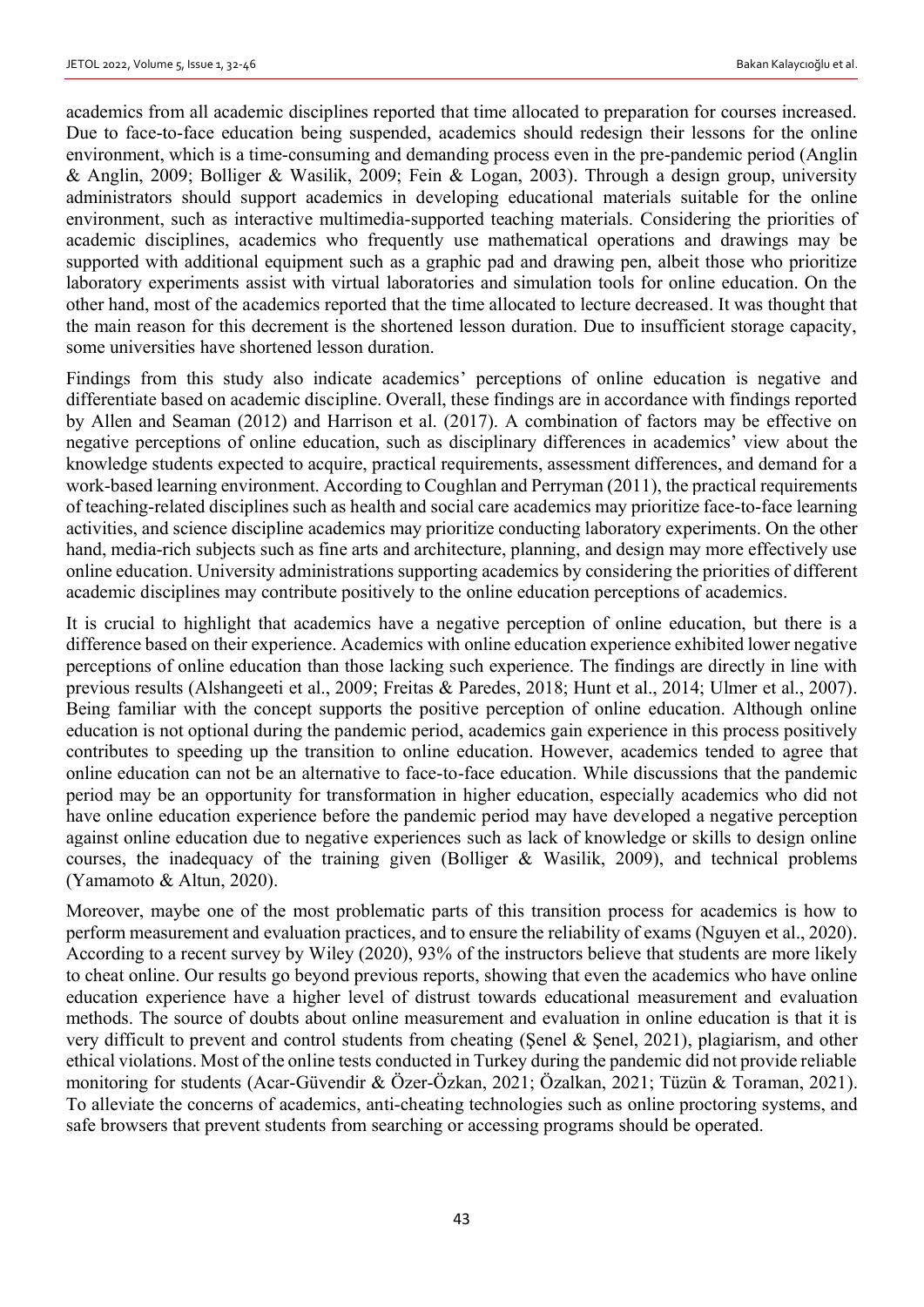There are limitations of this study. The analysis methods are more descriptive than statistical modeling. It is also worth noting that this study's scope covers only higher education institutions in Turkey. Moreover, maybe one of the main reasons for such a negative perception is the implementation time of the survey in which the lockdown period was intense; people may have felt in obscurity during these unprecedented times of uncertainty.

Online education created a tremendous change in the way instruction is delivered. It was required new skills not only for academics but also for university students. Additional research is also needed to investigate to perceptions and needs of university students who had to switch to online education in the middle of the 2020 spring semester due to the pandemic. Besides, solutions should be developed for students that reinforce their professional competencies through workplace internships, teaching practices, and clinical practices (UNESCO, 2020). Universities should also follow the problems faced by disadvantaged students, and students in different disability groups to take measures for different needs.

#### **References**

- Acar-Güvendir, M., & Özer-Özkan, Y. (2021). Uzaktan eğitimin değerlendirmeye yansımaları: Çevrim içi sınavlar mı sınıf içi sınavlar mı?. *Journal of Digital Measurement and Evaluation Research*, *1*(1), 22-34.
- Allen, I. E., & Seaman, J. (2012). *Conflicted: Faculty and Online Education*. Babson Survey Research Group.
- Alshangeeti, A., Alsaghier, H., & Nguyen, A. (2009). Faculty perceptions of attributes affecting the diffusion of online learning in Saudi Arabia: A quantitative study. *In Proceedings of the 4th International Conference on E-Learning, 2009,* (10-24).
- Anglin, L., & Anglin, K. (2009). *On-line Teaching: Lessons Learned*. Academy of Business Disciplines.
- Bates, T. (2021). *What should we be doing about online learning when social distancing ends?* Online Learning and Distance Education Resources. [https://www.tonybates.ca/2020/04/07/what-should](https://www.tonybates.ca/2020/04/07/what-should-we-be-doing-about-online-learningwhen-)[we-be-doing-about-online-learningwhen-s](https://www.tonybates.ca/2020/04/07/what-should-we-be-doing-about-online-learningwhen-)ocial-distancing-ends/
- Becher, T. (1989). *Academic tribes and territories: Intellectual enquiry and the cultures of disciplines*. Open University Press.
- Bell, R., & Tight, M. (1993). *Open universities: A British tradition?* Taylor and Francis.
- Bolliger, D. U., & Wasilik, O. (2009). Factors influencing faculty satisfaction with online teaching and learning in higher education. *Distance Education*, *30*(1), 103-116. <https://doi.org/10.1080/01587910902845949>
- Bozkurt, A., & Sharma, R. C. (2020). Emergency remote teaching in a time of global crisis due to coronavirus pandemic. *Asian Journal of Distance Education*, *15*(1), i-vi.
- Bunk, J., Li, R., Smidt, E., Bidetti, C., & Malize, B. (2015). Understanding faculty attitudes about distance education: The importance of excitement and fear. *Online Learning*, *19*(4), n4.
- Cohen, J. (1992). A power primer. *Psychological Bulletin, 112*(1)*,* 155-159.
- Coughlan, T., & Perryman, L. A. (2011). Something for everyone? The different approaches of academic disciplines to open educational resources and the impact on widening participation. *Journal of Open, Flexible, and Distance Learning*, *15*(2), 11-27.
- Crawford, J., Butler-Henderson, K., Rudolph, J., & Glowatz, M. (2020). COVID-19: 20 countries' higher education intra-period digital pedagogy responses. *Journal of Applied Teaching and Learning*, *3*(1). <https://doi.org/10.37074/jalt.2020.3.1.7>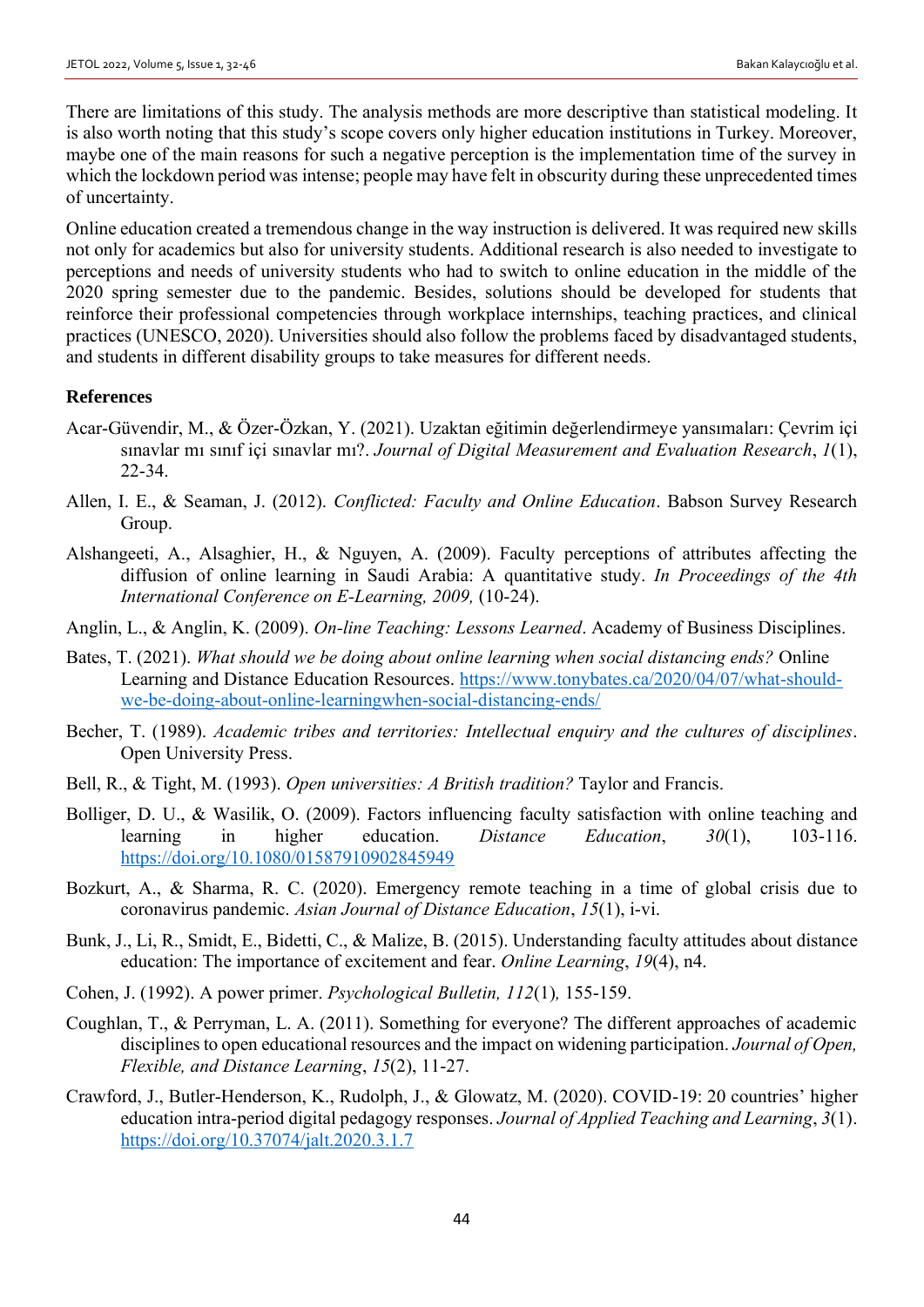- Creswell, J. W. (2013). *Research design: Qualitative, quantitative, and mixed methods approaches.* Sage Publications.
- Dolloph, F. M. (2007). *Online higher education faculty: Perceptions, learning, and changes in teaching.* West Virginia University.
- Fein, A. D., & Logan, M. C. (2003). Preparing instructors for online instruction. *New Directions for Adult and Continuing Education*, *100*, 45-55.
- Freitas, A., & Paredes, J. (2018). Understanding the faculty perspectives influencing their innovative practices in MOOCs/SPOCs: A case study. *International Journal of Educational Technology in Higher Education*, *15*(5), 1-13.
- Guri-Rosenblit, S. (2005). 'Distance education' and 'e-learning': Not the same thing. *Higher Education*, *49*(4), 467-493.
- Harrison, R., Hutt, I., Thomas-Varcoe, C., Motteram, G., Else, K., Rawlings, B., & Gemmell, I. (2017). A cross-sectional study to describe academics' confidence, attitudes, and experience of online distance learning in higher education. *Journal of Educators Online*, *14*(2), n2.
- Hativa, N. (1995). What is taught in an undergraduate lecture? Differences between a matched pair of pure and applied disciplines. In N. Hativa, N. & M. Marincovich, M. (Eds.), *Disciplinary differences in teaching and learning: Implications for practice* (pp.19-27)*.* Jossey-Bass.
- Hunt, H. D., Davies, K., Richardson, D., Hammock, G., Akins, M., & Russ, L. (2014). It is (more) about the students: Faculty motivations and concerns regarding teaching online. *Online Journal of Distance Learning Administration*, *17*(2), 62-71.
- IBM Corp. (2013). IBM SPSS Statistics for Windows, Version 22.0. IBM Corp., Armonk, NY.
- Johnson, N., Veletsianos, G., & Seaman, J. (2020). US faculty and administrators' experiences and approaches in the early weeks of the COVID-19 pandemic. *Online Learning*, *24*(2), 6-21.
- Kalantari, H., Kalantari, E., & Maleki, S. (2011). E-survey (surveys based on e-mail & web). *Procedia Computer Science*, *3*, 935-941.
- Lin, H., Dyer, K., & Guo, Y. (2012). Exploring online teaching: A three-year composite journal of concerns and strategies from online instructors. *Online Journal of Distance Learning Administration*, *12*(3). [https://www.westga.edu/ ~distance/ojdla/fall153/lin\\_dyer\\_guo153.html](https://www.westga.edu/%20~distance/ojdla/fall153/lin_dyer_guo153.html)
- Marek, M. W., Chew, C. S., & Wu, W. C. V. (2021). Teacher experiences in converting classes to distance learning in the COVID-19 pandemic. *International Journal of Distance Education Technologies*, *19*(1), 40-60.
- Meyer, K. A. (2011). The influence of online teaching on faculty productivity. *Innovative Higher Education, 37*(1), 37-52. https://doi.org/10.1007/s10755-011-9183-y
- Moore, J. L., Dickson-Deane, C., & Galyen, K. (2011). E-Learning, online learning, and distance learning environments: Are they the same? *The Internet and Higher Education*, *14*(2), 129-135.
- Neumann, R. (2001). Disciplinary differences and university teaching. *Studies in Higher Education*, *26*(2), 135-146. https://doi.org/10.1080/03075070120052071
- Neumann, R., Parry, S., & Becher, T. (2002). Teaching and learning in their disciplinary contexts: A conceptual analysis. *Studies in Higher Education*, *27*(4), 405−418.
- Nguyen, J. G., Keuseman, K. J., & Humston, J. J. (2020). Minimize online cheating for online assessments during COVID-19 pandemic. *Journal of Chemical Education, 97*(9), 3429-3435. <https://doi.org/10.1021/acs.jchemed.0c00790>